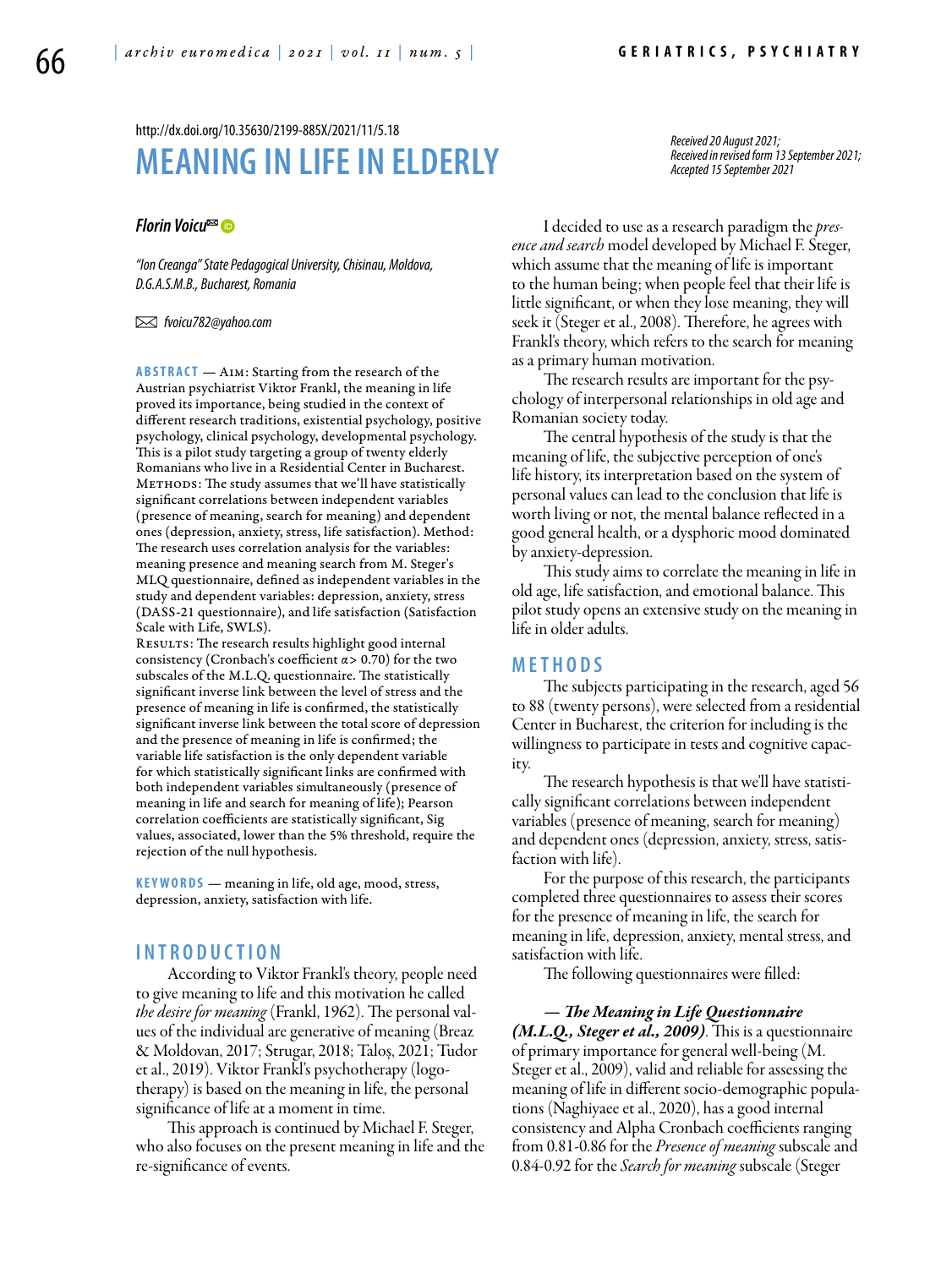et al., 2006), the validation in Romania on a sample of 320 students highlights a good internal coefficient Cronbach's α = 0.79 for the *Presence of meaning* subscale and Cronbach's α = 0.85 for the *Search for meaning* subscale (Balgiu, 2020). The Depression Anxiety Stress Scales (D.A.S.S.-21, Lovibond et al., 1995) is a set of three self-report scales designed to assess negative emotional states: depression, anxiety, and stress. This questionnaire can be used in research and clinical use in people over 17 years of age (Lovibond et al., 1995).

*— The Satisfaction with Life Scale (S.W.L.S., Diener et al., 1985)*. The scale was developed to assess people's satisfaction with life as a whole. The scale has a good convergent validity with other scales and other types of subjective well-being assessments. Preliminary studies with S.W.L.S. reveals that life satisfaction is a significant and useful psychological concept in research (Diener et al., 1985).

#### **RES U LTS**

Internal consistency analysis for the M.L.Q questionnaire: Cronbach's coefficient's  $\alpha$  = 0.819 for the *Presence of meaning* subscale and Cronbach's α = 0.85 for the *Search for meaning* subscale. Cronbach's α can take values between (0, 1), and the values obtained by us are> 0.70 considered the threshold in research for a good internal consistency of the scale. The Presence and Search subscales highlight a good internal consistency (Table 1).

Regarding the possible links between the analyzed variables, we want to validate the correlation between independent variables (presence of meaning in life, search for meaning in life) and those considered to be dependent (depression, anxiety, stress, satisfaction with life).

Pearson correlation coefficients are statistically significant, Sig values. associated, lower than the 5% threshold, require the rejection of the null hypothesis, for most pairs of tested variables, except for anxiety, for which the calculated coefficients are statistically insignificant.

Between the level of stress and the presence of meaning in life, the statistically significant negative connection of medium intensity is confirmed (coefficient of –0.47). If the scores of the presence of meaning in life will increase, the total scores of stress will decrease. There is no statistically significant link between stress levels and the search for meaning in life. Identically, between the total score of depression and the presence of meaning in life is confirmed the statistically significant correlation, negative, of medium intensity (coefficient of –0.651). If the scores of the presence of meaning in life will increase, the total scores of depression will decrease. There is no statistically significant link between the total score of depression and the search for meaning in life. The intensity of the statistical link between depression and the presence of meaning in life is the most intense, of all the combinations analyzed.

| <b>Reliability Statistics PRESENCE SUBSCALE</b> |                                                 |  | Reliability Statistics SEARCH SUBSCALE |                                                   |  |  |
|-------------------------------------------------|-------------------------------------------------|--|----------------------------------------|---------------------------------------------------|--|--|
| Cronbach's Alpha                                | Cronbach's Alpha Based on<br>standardized Items |  | Cronbach's Alpha                       | . Cronbach's Alpha Based on standardized<br>Items |  |  |
| .819                                            | .819                                            |  | .814                                   | .825                                              |  |  |

Regarding the average values, the presence of meaning in life has the highest value of all the variables analyzed, of 25.9 points, followed by the satisfaction with life, with an average of 22.1 points. The total anxiety score is the variable with the lowest average score of 6.2 points (Graph 1), a threshold corresponding to a normal level of anxiety. The average level of stress and depression is within normal limits.

The only average calculated representative for the study population is in the case of the score of the presence of meaning in life (Pearson's coefficient of variation below 30%). For the other variables analyzed, the coefficient of variation indicates that we are dealing with a heterogeneous sample for research.

Satisfaction with life is the only dependent variable for which statistically significant links are confirmed with both independent variables simultaneously (presence of meaning in life and search for meaning in life). Both links are of medium intensity (coefficient of 0.506 and –0.46, respectively), the difference is the direction of the connection, positive connection with the presence of meaning in life, negative with the search for meaning in life (Table 3). Therefore, if the scores of the presence of meaning in life will increase, the total scores of satisfaction in life will increase also.

## **DISC U SSION**

The research hypothesis is confirmed, except for the total level of anxiety, which does not correlate